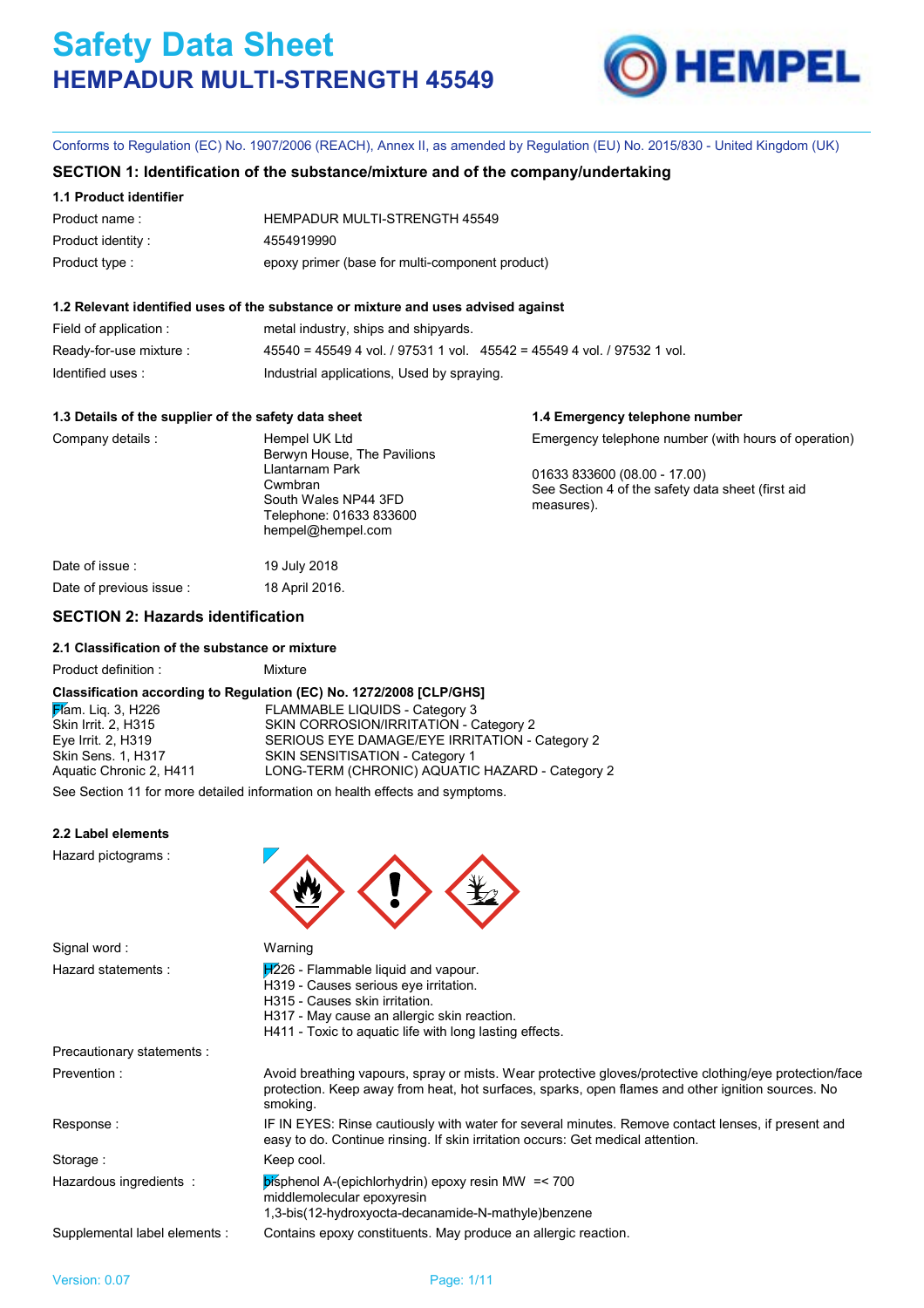

# **SECTION 2: Hazards identification**

#### **Special packaging requirements**

| Containers to be fitted with child-<br>resistant fastenings: | Not applicable. |  |
|--------------------------------------------------------------|-----------------|--|
| Tactile warning of danger:                                   | Not applicable. |  |

#### **2.3 Other hazards**

Other hazards which do not result None known. in classification :

# **SECTION 3: Composition/information on ingredients**

| Product/ingredient name                                 | <b>Identifiers</b>                                            | %                 | Regulation (EC) No. 1272/2008 [CLP]                                    | <b>Type</b> |
|---------------------------------------------------------|---------------------------------------------------------------|-------------------|------------------------------------------------------------------------|-------------|
| bisphenol A-(epichlorhydrin)<br>epoxy resin MW $=< 700$ | REACH #: 01-2119456619-26<br>EC: 500-033-5<br>CAS: 25068-38-6 | $≥10 - ≤25$       | Skin Irrit. 2, H315<br>Eye Irrit. 2, H319<br><b>Skin Sens. 1, H317</b> | $[1]$       |
|                                                         | Index: 603-074-00-8                                           |                   | Aquatic Chronic 2, H411                                                |             |
| xylene                                                  | REACH #: 01-2119488216-32                                     | $≥5 - ≤10$        | $\mathsf{C}$<br>Flam. Lig. 3, H226                                     | [1] [2]     |
|                                                         | EC: 215-535-7                                                 |                   | Acute Tox. 4, H312                                                     |             |
|                                                         | CAS: 1330-20-7                                                |                   | Acute Tox. 4. H332                                                     |             |
|                                                         | Index: 601-022-00-9                                           |                   | Skin Irrit. 2. H315                                                    |             |
| middlemolecular epoxyresin                              | EC: 500-033-5                                                 | $≥3 - ≤5$         | Skin Irrit. 2, H315                                                    | $[1]$       |
|                                                         | CAS: 25068-38-6                                               |                   | Eye Irrit. 2, H319                                                     |             |
|                                                         | Index: 603-074-00-8                                           |                   | Skin Sens. 1, H317                                                     |             |
| butan-1-ol                                              | REACH #: 01-2119484630-38                                     | $\geq 1 - \leq 3$ | Aquatic Chronic 2, H411                                                |             |
|                                                         | $EC: 200-751-6$                                               |                   | Flam. Lig. 3, H226<br>Acute Tox. 4, H302                               | $[1]$       |
|                                                         | CAS: 71-36-3                                                  |                   | Skin Irrit. 2, H315                                                    |             |
|                                                         | Index: 603-004-00-6                                           |                   | Eye Dam. 1, H318                                                       |             |
|                                                         |                                                               |                   | STOT SE 3. H335                                                        |             |
|                                                         |                                                               |                   | STOT SE 3, H336                                                        |             |
| ethylbenzene                                            | REACH #: 01-2119489370-35                                     | $≥1 - ≤3$         | Flam. Lig. 2, H225                                                     | [1] [2]     |
|                                                         | EC: 202-849-4                                                 |                   | Acute Tox. 4, H332                                                     |             |
|                                                         | CAS: 100-41-4                                                 |                   | STOT RE 2, H373 (hearing organs)                                       |             |
|                                                         | Index: 601-023-00-4                                           |                   | Asp. Tox. 1, H304                                                      |             |
| 1,3-bis(12-hydroxyocta-                                 | REACH #: 01-0000016979-49                                     | $<$ 1             | Skin Sens. 1B, H317                                                    | $[1]$       |
| decanamide-N-mathyle)                                   | EC: 423-300-7                                                 |                   | Aquatic Chronic 4, H413                                                |             |
| benzene                                                 | CAS: 128554-52-9                                              |                   | See Section 16 for the full text of the H statements declared          |             |
|                                                         |                                                               |                   | above.                                                                 |             |

There are no additional ingredients present which, within the current knowledge of the supplier and in the concentrations applicable, are classified as hazardous to health or the environment and hence require reporting in this section.

#### **Type**

[1] Substance classified with a health or environmental hazard

[2] Substance with a workplace exposure limit, see section 8.

[3] Substance meets the criteria for PBT according to Regulation (EC) No. 1907/2006, Annex XIII

[4] Substance meets the criteria for vPvB according to Regulation (EC) No. 1907/2006, Annex XIII

[5] Substance of equivalent concern

[6] Additional disclosure due to company policy

**SECTION 4: First aid measures**

#### **4.1 Description of first aid measures**

| General:      | In all cases of doubt, or when symptoms persist, seek medical attention. Never give anything by mouth<br>to an unconscious person.                                                                                                                             |
|---------------|----------------------------------------------------------------------------------------------------------------------------------------------------------------------------------------------------------------------------------------------------------------|
|               | If breathing is irregular, drowsiness, loss of consciousness or cramps: Call 112 and give immediate<br>treatment (first aid).                                                                                                                                  |
| Eye contact:  | Check for and remove any contact lenses. Immediately flush eyes with plenty of water for at least 15<br>minutes, occasionally lifting the upper and lower eyelids. Seek immediate medical attention.                                                           |
| Inhalation:   | Remove to fresh air. Keep person warm and at rest. If unconscious, place in recovery position and<br>seek medical advice.                                                                                                                                      |
| Skin contact: | Remove contaminated clothing and shoes. Wash skin thoroughly with soap and water or use<br>recognised skin cleanser. Do NOT use solvents or thinners.                                                                                                          |
| Ingestion:    | If swallowed, seek medical advice immediately and show this container or label. Keep person warm<br>and at rest. Do not induce vomiting unless directed to do so by medical personnel. Lower the head so<br>that vomit will not re-enter the mouth and throat. |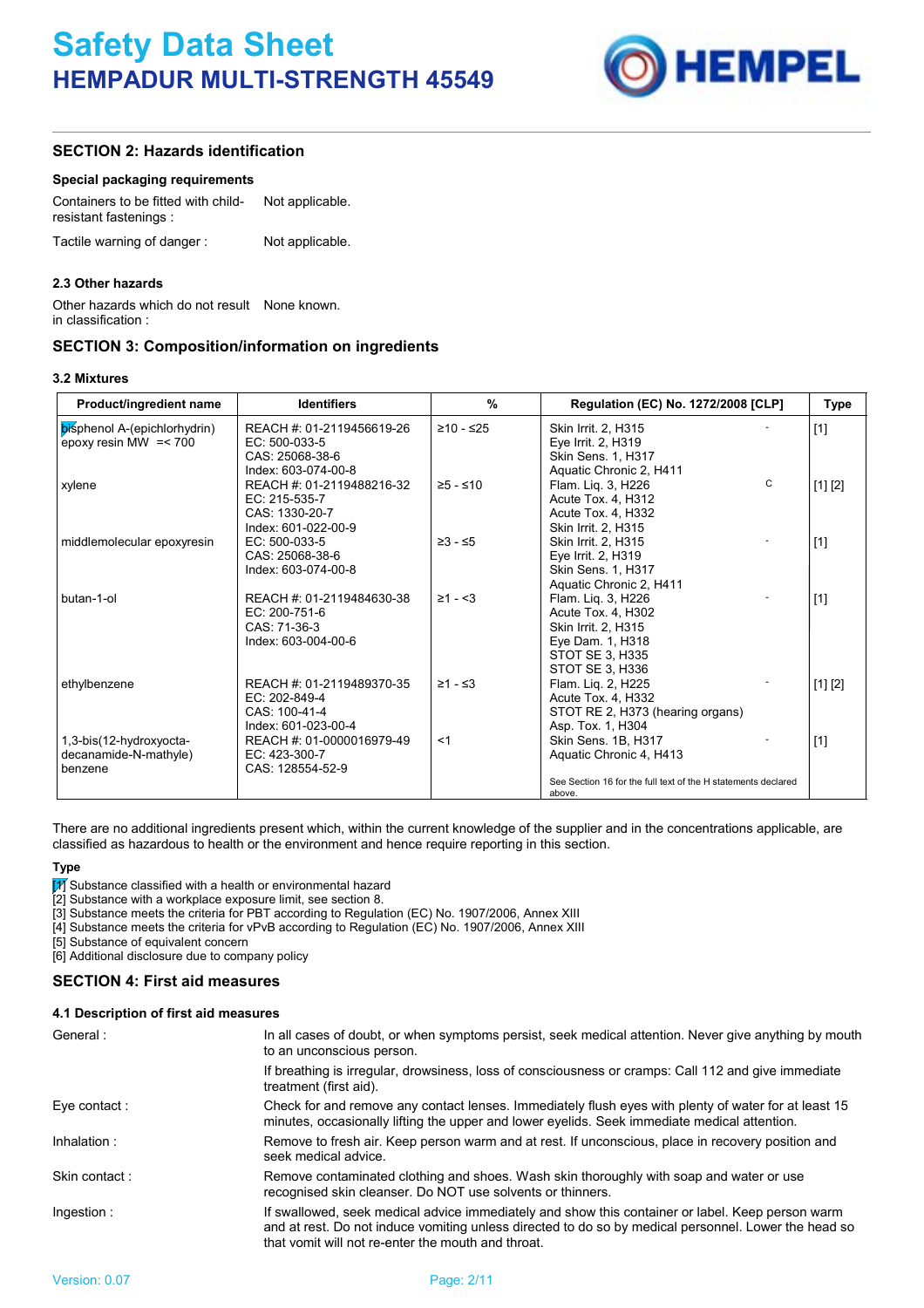

# **SECTION 4: First aid measures**

| Protection of first-aiders:    | No action shall be taken involving any personal risk or without suitable training. It may be dangerous to<br>the person providing aid to give mouth-to-mouth resuscitation. Wash contaminated clothing thoroughly<br>with water before removing it, or wear gloves. |
|--------------------------------|---------------------------------------------------------------------------------------------------------------------------------------------------------------------------------------------------------------------------------------------------------------------|
|                                | 4.2 Most important symptoms and effects, both acute and delayed                                                                                                                                                                                                     |
| Potential acute health effects |                                                                                                                                                                                                                                                                     |
| Eye contact:                   | Causes serious eye irritation.                                                                                                                                                                                                                                      |
| Inhalation:                    | No known significant effects or critical hazards.                                                                                                                                                                                                                   |
| Skin contact:                  | Causes skin irritation. May cause an allergic skin reaction.                                                                                                                                                                                                        |
| Ingestion:                     | No known significant effects or critical hazards.                                                                                                                                                                                                                   |
| Over-exposure signs/symptoms   |                                                                                                                                                                                                                                                                     |
| Eye contact :                  | Adverse symptoms may include the following:<br>pain or irritation<br>watering<br>redness                                                                                                                                                                            |
| Inhalation:                    | No specific data.                                                                                                                                                                                                                                                   |
| Skin contact:                  | Adverse symptoms may include the following:<br>irritation<br>redness                                                                                                                                                                                                |
| Ingestion:                     | No specific data.                                                                                                                                                                                                                                                   |

| Notes to physician:   | Treat symptomatically. Contact poison treatment specialist immediately if large quantities have been<br>ingested or inhaled. |
|-----------------------|------------------------------------------------------------------------------------------------------------------------------|
| Specific treatments : | No specific treatment.                                                                                                       |

### **SECTION 5: Firefighting measures**

# **5.1 Extinguishing media**

| Extinguishing media: | Recommended: alcohol resistant foam, $CO2$ , powders, water spray. |
|----------------------|--------------------------------------------------------------------|
|                      | Not to be used : waterjet.                                         |

#### **5.2 Special hazards arising from the substance or mixture**

| Hazards from the substance or<br>mixture: | <b>Flammable liquid and vapour.</b> Runoff to sewer may create fire or explosion hazard. In a fire or if<br>heated, a pressure increase will occur and the container may burst, with the risk of a subsequent<br>explosion. This material is toxic to aquatic life with long lasting effects. Fire water contaminated with<br>this material must be contained and prevented from being discharged to any waterway, sewer or drain. |
|-------------------------------------------|------------------------------------------------------------------------------------------------------------------------------------------------------------------------------------------------------------------------------------------------------------------------------------------------------------------------------------------------------------------------------------------------------------------------------------|
| Hazardous combustion products:            | Decomposition products may include the following materials: carbon oxides sulfur oxides halogenated<br>compounds metal oxide/oxides                                                                                                                                                                                                                                                                                                |

#### **5.3 Advice for firefighters**

Promptly isolate the scene by removing all persons from the vicinity of the incident if there is a fire. No action shall be taken involving any personal risk or without suitable training. Fire will produce dense black smoke. Exposure to decomposition products may cause a health hazard. Cool closed containers exposed to fire with water. Do not release runoff from fire to drains or watercourses. Fire-fighters should wear appropriate protective equipment and self-contained breathing apparatus (SCBA) with a full face-piece operated in positive pressure mode. Clothing for fire-fighters (including helmets, protective boots and gloves) conforming to European standard EN 469 will provide a basic level of protection for chemical incidents.

#### **SECTION 6: Accidental release measures**

# **6.1 Personal precautions, protective equipment and emergency procedures**

Exclude sources of ignition and be aware of explosion hazard. Ventilate the area. Refer to protective measures listed in sections 7 and 8. No action shall be taken involving any personal risk or without suitable training.

# **6.2 Environmental precautions**

Avoid dispersal of spilt material and runoff and contact with soil, waterways, drains and sewers. Inform the relevant authorities if the product has caused environmental pollution (sewers, waterways, soil or air). Water polluting material.

# **6.3 Methods and material for containment and cleaning up**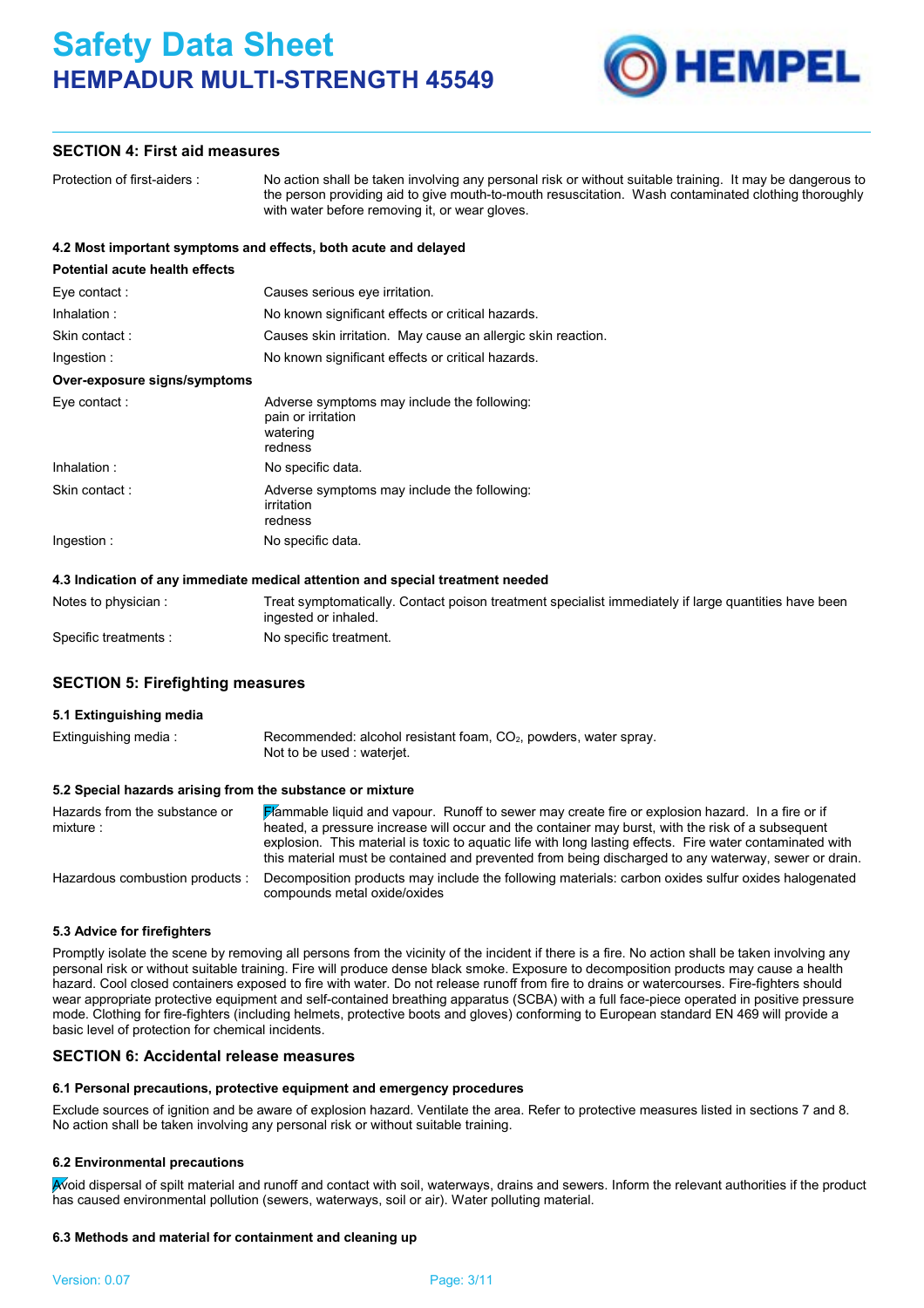

### **SECTION 6: Accidental release measures**

Stop leak if without risk. Move containers from spill area. Approach the release from upwind. Prevent entry into sewers, water courses, basements or confined areas. Wash spillages into an effluent treatment plant or proceed as follows. Contain and collect spillage with noncombustible, absorbent material e.g. sand, earth, vermiculite or diatomaceous earth and place in container for disposal according to local regulations (see Section 13). Use spark-proof tools and explosion-proof equipment. Contaminated absorbent material may pose the same hazard as the spilt product.

#### **6.4 Reference to other sections**

See Section 1 for emergency contact information. See Section 8 for information on appropriate personal protective equipment. See Section 13 for additional waste treatment information.

# **SECTION 7: Handling and storage**

#### **7.1 Precautions for safe handling**

Vapors are heavier than air and may spread along floors. Vapors may form explosive mixtures with air. Prevent the creation of flammable or explosive concentrations of vapors in air and avoid vapor concentrations higher than the occupational exposure limits. In addition, the product should be used only in areas from which all naked lights and other sources of ignition have been excluded. Electrical equipment should be protected to the appropriate standard. To dissipate static electricity during transfer, ground drum and connect to receiving container with bonding strap. No sparking tools should be used. Contains epoxy constituents. Avoid all possible skin contact with epoxy and amine containing products, they may cause allergic reactions.

Avoid inhalation of vapour, dust and spray mist. Avoid contact with skin and eyes. Eating, drinking and smoking should be prohibited in area where this material is handled, stored and processed. Appropriate personal protective equipment: see Section 8. Always keep in containers made from the same material as the original one.

#### **7.2 Conditions for safe storage, including any incompatibilities**

Store in accordance with local regulations. Store in a cool, well-ventilated area away from incompatible materials and ignition sources. Keep out of the reach of children. Keep away from: Oxidizing agents, strong alkalis, strong acids. No smoking. Prevent unauthorized access. Containers that are opened must be carefully resealed and kept upright to prevent leakage.

#### **7.3 Specific end use(s)**

See separate Product Data Sheet for recommendations or industrial sector specific solutions.

#### **SECTION 8: Exposure controls/personal protection**

#### **8.1 Control parameters**

| Product/ingredient name | <b>Exposure limit values</b>                                                                                                                                                                                    |
|-------------------------|-----------------------------------------------------------------------------------------------------------------------------------------------------------------------------------------------------------------|
| <b>xy</b> lene          | EH40/2005 WELs (United Kingdom (UK), 12/2011). Absorbed through skin.<br>STEL: 441 mg/m <sup>3</sup> 15 minutes.<br>TWA: 50 ppm 8 hours.<br>TWA: 220 mg/m <sup>3</sup> 8 hours.<br>STEL: 100 ppm 15 minutes.    |
| triiron tetraoxide      | EH40/2005 WELs (United Kingdom (UK), 12/2011).<br>STEL: 10 mg/m <sup>3</sup> , (as Fe) 15 minutes. Form: Fume<br>TWA: 5 mg/m <sup>3</sup> , (as Fe) 8 hours. Form: Fume                                         |
| butan-1-ol              | EH40/2005 WELs (United Kingdom (UK), 12/2011). Absorbed through skin.<br>STEL: 154 mg/m <sup>3</sup> 15 minutes.<br>STEL: 50 ppm 15 minutes.                                                                    |
| ethylbenzene            | EH40/2005 WELs (United Kingdom (UK), 12/2011). Absorbed through skin.<br>STEL: 552 mg/m <sup>3</sup> 15 minutes.<br>STEL: 125 ppm 15 minutes.<br>TWA: $441$ mg/m <sup>3</sup> 8 hours.<br>TWA: 100 ppm 8 hours. |

#### **Recommended monitoring procedures**

If this product contains ingredients with exposure limits, personal, workplace atmosphere or biological monitoring may be required to determine the effectiveness of the ventilation or other control measures and/or the necessity to use respiratory protective equipment. Reference should be made to monitoring standards, such as the following: European Standard EN 689 (Workplace atmospheres - Guidance for the assessment of exposure by inhalation to chemical agents for comparison with limit values and measurement strategy) European Standard EN 14042 (Workplace atmospheres - Guide for the application and use of procedures for the assessment of exposure to chemical and biological agents) European Standard EN 482 (Workplace atmospheres - General requirements for the performance of procedures for the measurement of chemical agents) Reference to national guidance documents for methods for the determination of hazardous substances will also be required.

#### **Derived effect levels**

No DNELs/DMELs available.

#### **Predicted effect concentrations**

#### Version: 0.07 Page: 4/11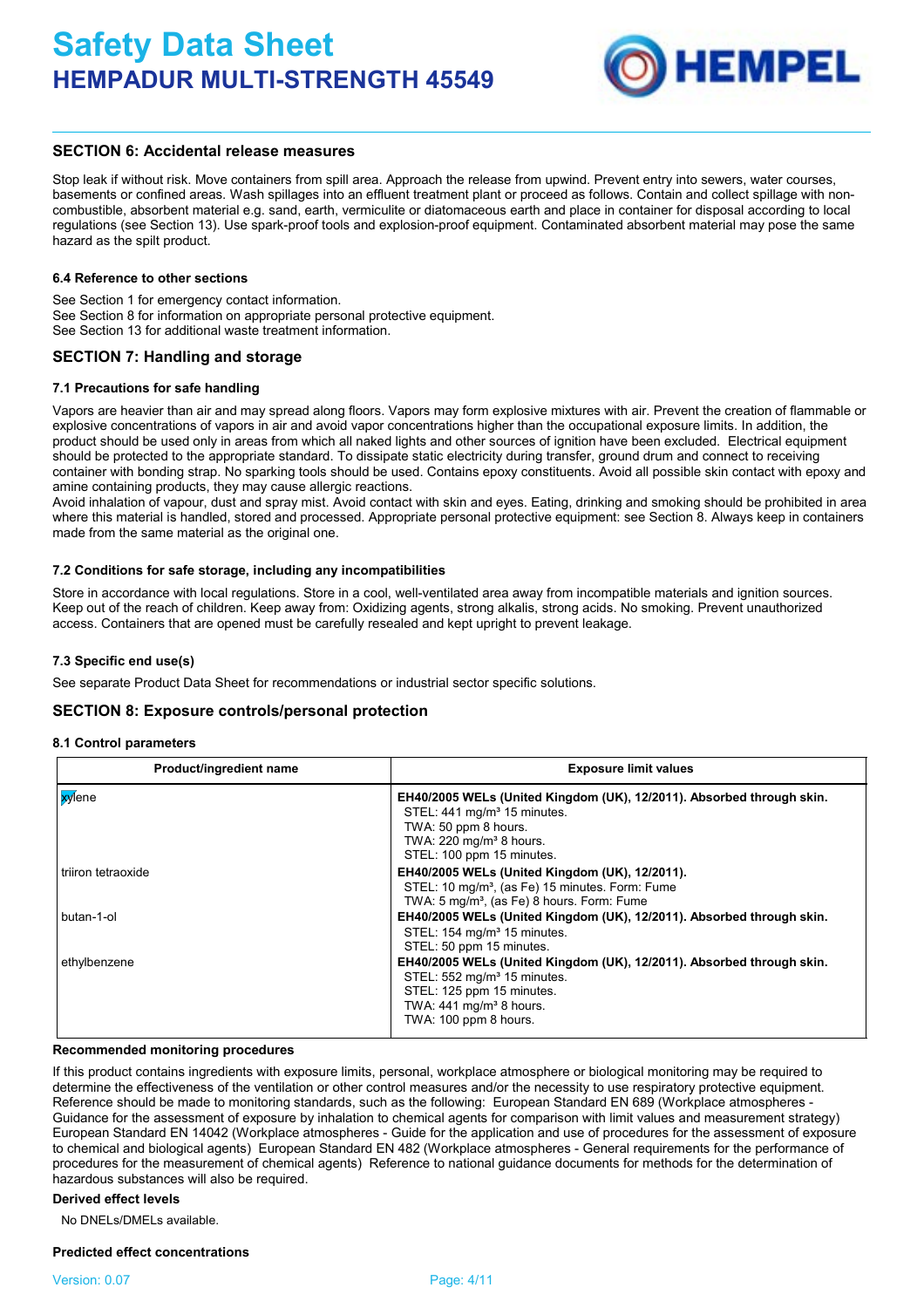

# **SECTION 8: Exposure controls/personal protection**

No PNECs available

#### **8.2 Exposure controls**

#### **Appropriate engineering controls**

Arrange sufficient ventilation by local exhaust ventilation and good general ventilation to keep the airborne concentrations of vapors or dust lowest possible and below their respective threshold limit value. Ensure that eyewash stations and safety showers are proximal to the workstation location.

#### **Individual protection measures**

General : Gloves must be worn for all work that may result in soiling. Apron/coveralls/protective clothing must be worn when soiling is so great that regular work clothes do not adequately protect skin against contact with the product. Safety eyewear should be used when there is a likelihood of exposure.



| Hygiene measures :      | Wash hands, forearms, and face thoroughly after handling compounds and before eating, smoking,<br>using lavatory, and at the end of day.                                                                                                                                                                                                                                                                                                                                                                                                                                                                                                                          |  |
|-------------------------|-------------------------------------------------------------------------------------------------------------------------------------------------------------------------------------------------------------------------------------------------------------------------------------------------------------------------------------------------------------------------------------------------------------------------------------------------------------------------------------------------------------------------------------------------------------------------------------------------------------------------------------------------------------------|--|
| Eye/face protection :   | Safety eyewear complying with an approved standard should be used when a risk assessment<br>indicates this is necessary to avoid exposure to liquid splashes, mists, gases or dusts. If contact is<br>possible, the following protection should be worn, unless the assessment indicates a higher degree of<br>protection: chemical splash goggles.                                                                                                                                                                                                                                                                                                               |  |
| Hand protection:        | Wear chemical-resistant gloves (tested to EN374) in combination with 'basic' employee training. The<br>quality of the chemical-resistant protective gloves must be chosen as a function of the specific<br>workplace concentrations and quantity of hazardous substances.                                                                                                                                                                                                                                                                                                                                                                                         |  |
|                         | Since the actual work situation is unknown. Supplier of gloves should be contacted in order to find the<br>appropriate type. Below listed glove(s) should be regarded as generic advice:                                                                                                                                                                                                                                                                                                                                                                                                                                                                          |  |
|                         | Recommended: Silver Shield / Barrier / 4H gloves, Viton®<br>May be used: polyvinyl alcohol (PVA), nitrile rubber, butyl rubber<br>Short term exposure: neoprene rubber, natural rubber (latex), polyvinyl chloride (PVC)                                                                                                                                                                                                                                                                                                                                                                                                                                          |  |
| Body protection :       | Personal protective equipment for the body should be selected based on the task being performed and<br>the risks involved handling this product.<br>Wear suitable protective clothing. Always wear protective clothing when spraying.                                                                                                                                                                                                                                                                                                                                                                                                                             |  |
| Respiratory protection: | Use a properly fitted, air-purifying or air-fed respirator complying with an approved standard if a risk<br>assessment indicates this is necessary. Respirator selection must be based on known or anticipated<br>exposure levels, the hazards of the product and the safe working limits of the selected respirator. If<br>working areas have insufficient ventilation: When the product is applied by means that will not generate<br>an aerosol such as, brush or roller wear half or totally covering mask equipped with gas filter of type A,<br>when grinding use particle filter of type P. Be sure to use an approved/certified respirator or equivalent. |  |

#### **Environmental exposure controls**

Emissions from ventilation or work process equipment should be checked to ensure they comply with the requirements of environmental protection legislation. In some cases, fume scrubbers, filters or engineering modifications to the process equipment will be necessary to reduce emissions to acceptable levels.

# **SECTION 9: Physical and chemical properties**

#### **9.1 Information on basic physical and chemical properties**

| Physical state:               | Liguid.                                                                                                                          |  |
|-------------------------------|----------------------------------------------------------------------------------------------------------------------------------|--|
| Colour:                       | <b>Black</b>                                                                                                                     |  |
| Odour:                        | Amine-like.                                                                                                                      |  |
| pH :                          | Testing not relevant or not possible due to nature of the product.                                                               |  |
| Melting point/freezing point: | 1580°C This is based on data for the following ingredient: barium sulphate                                                       |  |
| Boiling point/boiling range:  | Testing not relevant or not possible due to nature of the product.                                                               |  |
| Flash point :                 | Closed cup: $26^{\circ}$ C (78.8 $^{\circ}$ F)                                                                                   |  |
| Evaporation rate:             | Testing not relevant or not possible due to nature of the product.                                                               |  |
| Flammability:                 | Highly flammable in the presence of the following materials or conditions: open flames, sparks and<br>static discharge and heat. |  |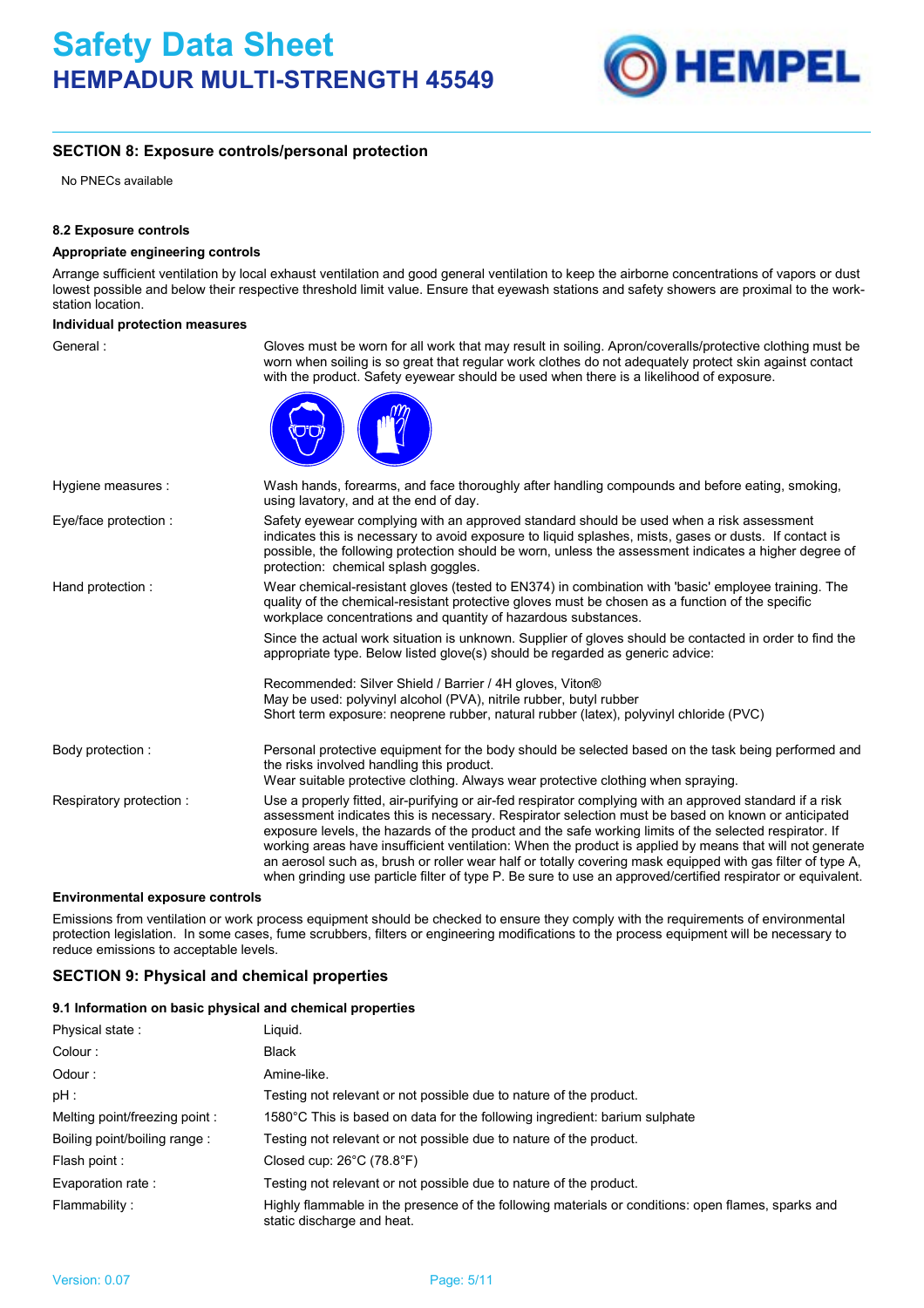

# **SECTION 9: Physical and chemical properties**

| Lower and upper explosive<br>(flammable) limits : | $0.8 - 11.3$ vol %                                                                                                        |
|---------------------------------------------------|---------------------------------------------------------------------------------------------------------------------------|
| Vapour pressure :                                 | Testing not relevant or not possible due to nature of the product.                                                        |
| Vapour density:                                   | Testing not relevant or not possible due to nature of the product.                                                        |
| Specific gravity:                                 | 1.828 $q/cm3$                                                                                                             |
| Solubility(ies):                                  | Partially soluble in the following materials: cold water and hot water.                                                   |
| Partition coefficient (LogKow):                   | Testing not relevant or not possible due to nature of the product.                                                        |
| Auto-ignition temperature :                       | Lowest known value: 355°C (671°F) (butan-1-ol).                                                                           |
| Decomposition temperature :                       | Testing not relevant or not possible due to nature of the product.                                                        |
| Viscosity:                                        | Aspiration hazard (H304) Not classified. Testing not relevant due to nature of the product.                               |
| Explosive properties :                            | Explosive in the presence of the following materials or conditions: open flames, sparks and static<br>discharge and heat. |
| Oxidising properties :                            | Testing not relevant or not possible due to nature of the product.                                                        |
| 9.2 Other information                             |                                                                                                                           |
| Solvent(s) $%$ by weight :                        | Weighted average: 10 %                                                                                                    |

| SOIVERIL(S) % Dy WEIGHT.               | weighted average. To %                    |
|----------------------------------------|-------------------------------------------|
| Water % by weight :                    | Weighted average: 0 %                     |
| VOC content:                           | $187.6$ g/l                               |
| VOC content, Ready-for-use<br>mixture: | $175.9$ g/l                               |
| TOC Content:                           | Weighted average: 156 g/l                 |
| Solvent Gas:                           | Weighted average: 0.048 m <sup>3</sup> /l |
|                                        |                                           |

# **SECTION 10: Stability and reactivity**

#### **10.1 Reactivity**

No specific test data related to reactivity available for this product or its ingredients.

#### **10.2 Chemical stability**

The product is stable.

#### **10.3 Possibility of hazardous reactions**

Under normal conditions of storage and use, hazardous reactions will not occur.

#### **10.4 Conditions to avoid**

Avoid all possible sources of ignition (spark or flame). Do not pressurise, cut, weld, braze, solder, drill, grind or expose containers to heat or sources of ignition.

#### **10.5 Incompatible materials**

Highly reactive or incompatible with the following materials: oxidizing materials. Reactive or incompatible with the following materials: reducing materials.

#### **10.6 Hazardous decomposition products**

When exposed to high temperatures (i.e. in case of fire) harmful decomposition products may be formed:

Decomposition products may include the following materials: carbon oxides sulfur oxides halogenated compounds metal oxide/oxides

# **SECTION 11: Toxicological information**

#### **11.1 Information on toxicological effects**

Exposure to component solvent vapor concentrations may result in adverse health effects such as mucous membrane and respiratory system irritation and adverse effects on the kidneys, liver and central nervous system. Solvents may cause some of the above effects by absorption through the skin. Symptoms and signs include headaches, dizziness, fatigue, muscular weakness, drowsiness and, in extreme cases, loss of consciousness. Repeated or prolonged contact with the preparation may cause removal of natural fat from the skin, resulting in non-allergic contact dermatitis and absorption through the skin. If splashed in the eyes, the liquid may cause irritation and reversible damage. Accidental swallowing may cause stomach pain. Chemical lung inflammation may occur if the product is taken into the lungs via vomiting.

Epoxy and amine containing products can cause skin disorders such as allergic eczema. The allergy may arise after only a short exposure period.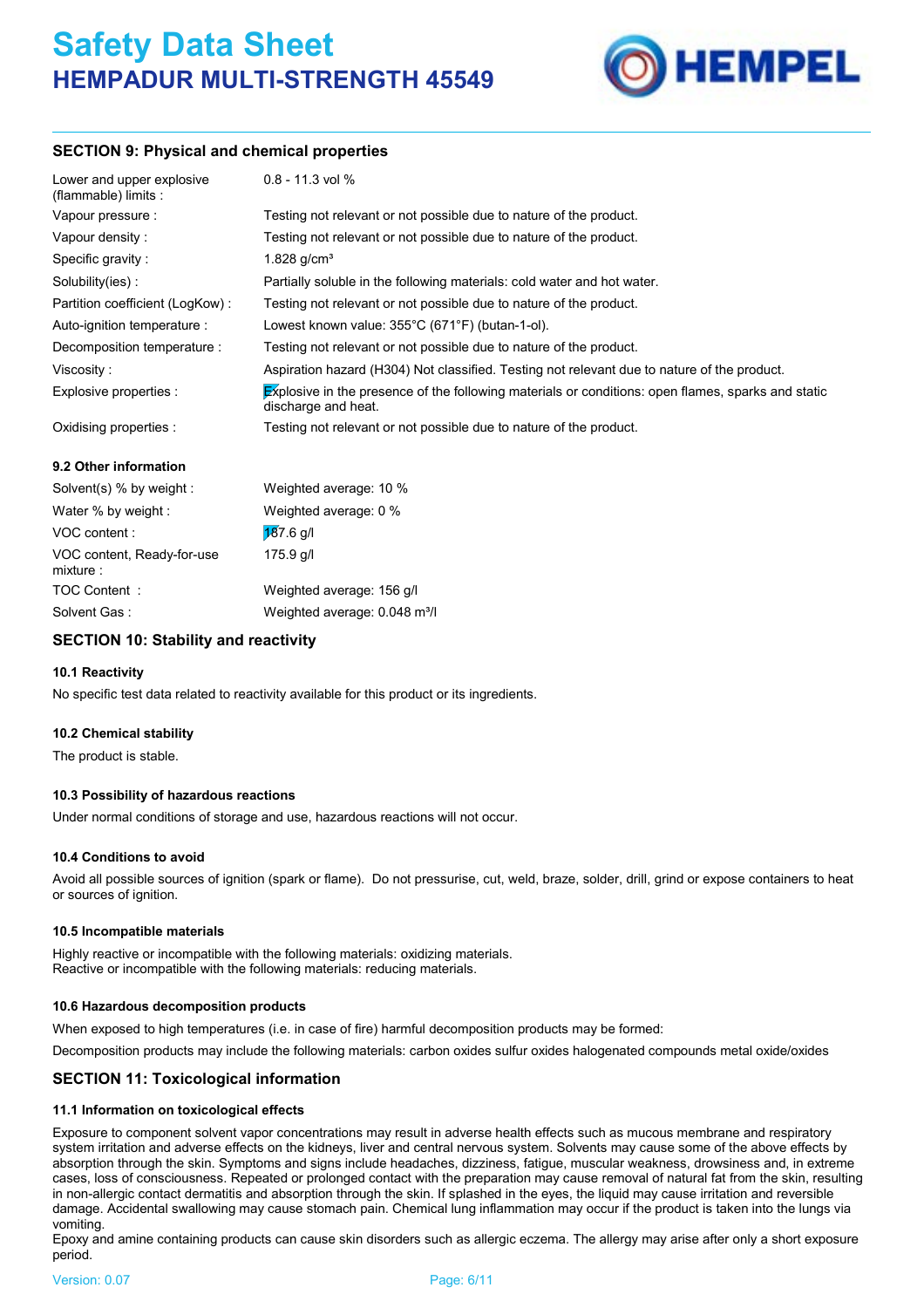

# **SECTION 11: Toxicological information**

#### **Acute toxicity**

| Product/ingredient name                                 | <b>Result</b>                   | <b>Species</b> | Dose                    | <b>Exposure</b> |
|---------------------------------------------------------|---------------------------------|----------------|-------------------------|-----------------|
| bisphenol A-(epichlorhydrin) epoxy<br>resin MW $=< 700$ | LD50 Dermal                     | Rabbit         | >2000 mg/kg             |                 |
|                                                         | LD50 Dermal                     | Rat            | >2000 mg/kg             |                 |
|                                                         | LD50 Oral                       | Rat            | >2000 mg/kg             |                 |
| xylene                                                  | LC50 Inhalation Gas.            | Rat            | 5000 ppm                | 4 hours         |
|                                                         | LC50 Inhalation Vapour          | Rat            | 6350 ppm                | 4 hours         |
|                                                         | LD50 Dermal                     | Rabbit         | >4200 mg/kg             |                 |
|                                                         | LD50 Oral                       | Rat            | 3523 mg/kg              |                 |
| middlemolecular epoxyresin                              | LD50 Dermal                     | Rat            | >2000 mg/kg             |                 |
| butan-1-ol                                              | <b>LC50 Inhalation Vapour</b>   | Rat            | 24000 mg/m <sup>3</sup> | 4 hours         |
|                                                         | LD50 Dermal                     | Rabbit         | 3400 mg/kg              |                 |
|                                                         | LD50 Oral                       | Rat            | 790 mg/kg               |                 |
| ethylbenzene                                            | LD50 Dermal                     | Rabbit         | >5000 mg/kg             |                 |
|                                                         | LD50 Oral                       | Rat            | 3500 mg/kg              |                 |
| 1,3-bis(12-hydroxyocta-                                 | LC50 Inhalation Dusts and mists | Rat            | $>5$ mg/m <sup>3</sup>  | 4 hours         |
| decanamide-N-mathyle)benzene                            |                                 |                |                         |                 |
|                                                         | LD50 Dermal                     | Rat            | >2000 mg/kg             |                 |
|                                                         | LD50 Oral                       | Rat            | >2000 mg/kg             |                 |

#### **Acute toxicity estimates**

| Route                | <b>ATE value</b> |
|----------------------|------------------|
| <b>O</b> fal         | 33937.9 mg/kg    |
| Dermal               | 18639.7 mg/kg    |
| Inhalation (gases)   | 84725.8 ppm      |
| Inhalation (vapours) | 849.1 mg/l       |

### **Irritation/Corrosion**

| Product/ingredient name                                 | Result                      | <b>Species</b> | <b>Score</b> | <b>Exposure</b>         |
|---------------------------------------------------------|-----------------------------|----------------|--------------|-------------------------|
| bisphenol A-(epichlorhydrin) epoxy<br>resin MW $=< 700$ | Eyes - Mild irritant        | Rabbit         |              |                         |
|                                                         | Skin - Mild irritant        | Rabbit         |              |                         |
| xylene                                                  | Eyes - Severe irritant      | Rabbit         |              | 24 hours 5 milligrams   |
|                                                         | Skin - Moderate irritant    | Rabbit         |              | 24 hours 500 milligrams |
| butan-1-ol                                              | Eyes - Severe irritant      | Rabbit         |              | 24 hours 2 milligrams   |
|                                                         | Skin - Moderate irritant    | Rabbit         |              | 24 hours 20 milligrams  |
| ethylbenzene                                            | Skin - Mild irritant        | Rabbit         |              | 24 hours 15 milligrams  |
|                                                         | Respiratory - Mild irritant | Rabbit         |              |                         |
|                                                         | Eyes - Mild irritant        | Rabbit         |              |                         |

# **Sensitiser**

| Product/ingredient name                                 | Route of exposure | <b>Species</b> | Result      |
|---------------------------------------------------------|-------------------|----------------|-------------|
| bisphenol A-(epichlorhydrin) epoxy<br>resin MW $=< 700$ | skin              | Guinea pig     | Sensitising |
| middlemolecular epoxyresin                              | skin              | Guinea pig     | Sensitising |

#### **Mutagenic effects**

No known significant effects or critical hazards.

#### **Carcinogenicity**

No known significant effects or critical hazards.

# **Reproductive toxicity**

No known significant effects or critical hazards.

#### **Teratogenic effects**

No known significant effects or critical hazards.

#### **Specific target organ toxicity (single exposure)**

| Product/ingredient name | Category   | <b>Route of exposure</b> | Target organs                                        |
|-------------------------|------------|--------------------------|------------------------------------------------------|
| butan-1-ol              | Category 3 | Not applicable.          | Respiratory tract irritation and Narcotic<br>effects |

**Specific target organ toxicity (repeated exposure)**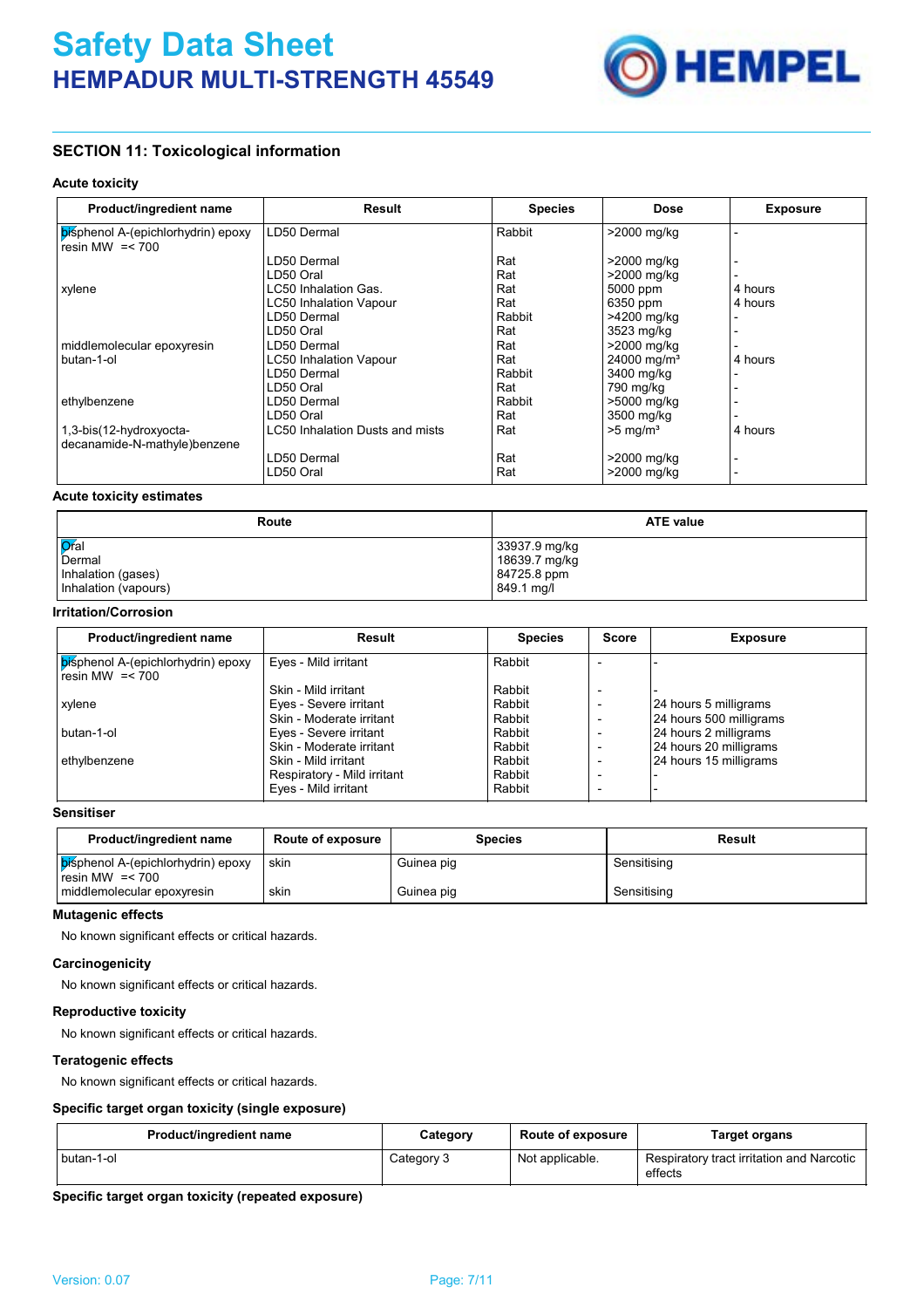

# **SECTION 11: Toxicological information**

| Product/ingredient name  | Category   | <b>Route of exposure</b> | <b>Target organs</b> |
|--------------------------|------------|--------------------------|----------------------|
| ethylbenzene             | Category 2 | Not determined           | hearing organs       |
| <b>Aspiration hazard</b> |            |                          |                      |
|                          |            |                          |                      |

| Product/ingredient name | Result                                |
|-------------------------|---------------------------------------|
| ethylbenzene            | <b>ASPIRATION HAZARD - Category 1</b> |

#### **Information on likely routes of exposure**

Routes of entry anticipated: Oral, Dermal, Inhalation.

#### **Potential chronic health effects**

Other information :

Sensitisation : Contains bisphenol A-(epichlorhydrin) epoxy resin MW = < 700, middlemolecular epoxyresin, 1,3-bis (12-hydroxyocta-decanamide-N-mathyle)benzene. May produce an allergic reaction. No additional known significant effects or critical hazards.

# **SECTION 12: Ecological information**

#### **12.1 Toxicity**

Do not allow to enter drains or watercourses. Toxic to aquatic life with long lasting effects.

| Product/ingredient name                                 | Result                              | <b>Species</b>                                 | <b>Exposure</b> |  |
|---------------------------------------------------------|-------------------------------------|------------------------------------------------|-----------------|--|
| bisphenol A-(epichlorhydrin) epoxy<br>resin MW $=< 700$ | Acute EC50 >11 mg/l                 | Algae                                          | 72 hours        |  |
|                                                         | Acute EC50 1.4 - 1.7 mg/l           | Daphnia - Daphnia magna                        | 48 hours        |  |
|                                                         | Acute LC50 3.1 mg/l                 | Fish - fathead minnow (Pimephales<br>promelas) | 96 hours        |  |
| middlemolecular epoxyresin                              | Acute EC50 >100 mg/l                | Daphnia                                        | 48 hours        |  |
|                                                         | Acute LC50 >100 mg/l                | Fish                                           | 96 hours        |  |
| butan-1-ol                                              | Acute EC50 1328 mg/l                | Daphnia                                        | 96 hours        |  |
|                                                         | Acute LC50 1.376 mg/l               | Fish                                           | 96 hours        |  |
| ethylbenzene                                            | Chronic NOEC <1000 µg/l Fresh water | Algae - Pseudokirchneriella subcapitata        | 96 hours        |  |
| 1,3-bis(12-hydroxyocta-<br>decanamide-N-mathyle)benzene | Acute LC50 >100 mg/l                | Algae                                          | 72 hours        |  |
|                                                         | Acute LC50 >100 mg/l                | Fish                                           | 96 hours        |  |

#### **12.2 Persistence and degradability**

| Product/ingredient name                                 | Test                                                                      | Result                              | Dose        | <b>Inoculum</b>         |
|---------------------------------------------------------|---------------------------------------------------------------------------|-------------------------------------|-------------|-------------------------|
| bisphenol A-(epichlorhydrin) epoxy<br>resin MW $=< 700$ | OECD 302B Inherent<br>Biodegradability: Zahn-Wellens/<br><b>EMPA Test</b> | 12 % - Not readily - 28 days        |             |                         |
| xylene                                                  |                                                                           | >60 % - Readily - 28 days           |             |                         |
| butan-1-ol                                              | OECD 301D Ready<br>Biodegradability - Closed Bottle Test                  | 92 % - 20 days                      |             |                         |
| ethylbenzene                                            |                                                                           | <b>&gt;70 % - Readily - 28 days</b> |             |                         |
| 1,3-bis(12-hydroxyocta-                                 |                                                                           | 5 % - 28 days                       |             |                         |
| decanamide-N-mathyle)benzene                            |                                                                           |                                     |             |                         |
| Product/ingredient name                                 | <b>Aquatic half-life</b>                                                  | <b>Photolysis</b>                   |             | <b>Biodegradability</b> |
| bisphenol A-(epichlorhydrin) epoxy<br>resin MW $=< 700$ |                                                                           |                                     | Not readily |                         |
| xylene                                                  |                                                                           |                                     | Readily     |                         |
| butan-1-ol                                              |                                                                           |                                     | Readily     |                         |
| ethylbenzene                                            |                                                                           |                                     | Readily     |                         |
| 1,3-bis(12-hydroxyocta-                                 |                                                                           |                                     | Not readily |                         |
| decanamide-N-mathyle)benzene                            |                                                                           |                                     |             |                         |

#### **12.3 Bioaccumulative potential**

| Product/ingredient name                                    | $LogP_{ow}$   | <b>BCF</b>               | <b>Potential</b> |
|------------------------------------------------------------|---------------|--------------------------|------------------|
| $\beta$ isphenol A-(epichlorhydrin) epoxy resin MW = < 700 | $2.64 - 3.78$ | -31                      | low              |
| xvlene                                                     | 3.12          | $8.1 - 25.9$             | low              |
| middlemolecular epoxyresin                                 | $2.64 - 3.78$ | 31                       | low              |
| butan-1-ol                                                 |               | 3.16                     | low              |
| ethylbenzene                                               | 3.6           | $\overline{\phantom{0}}$ | low              |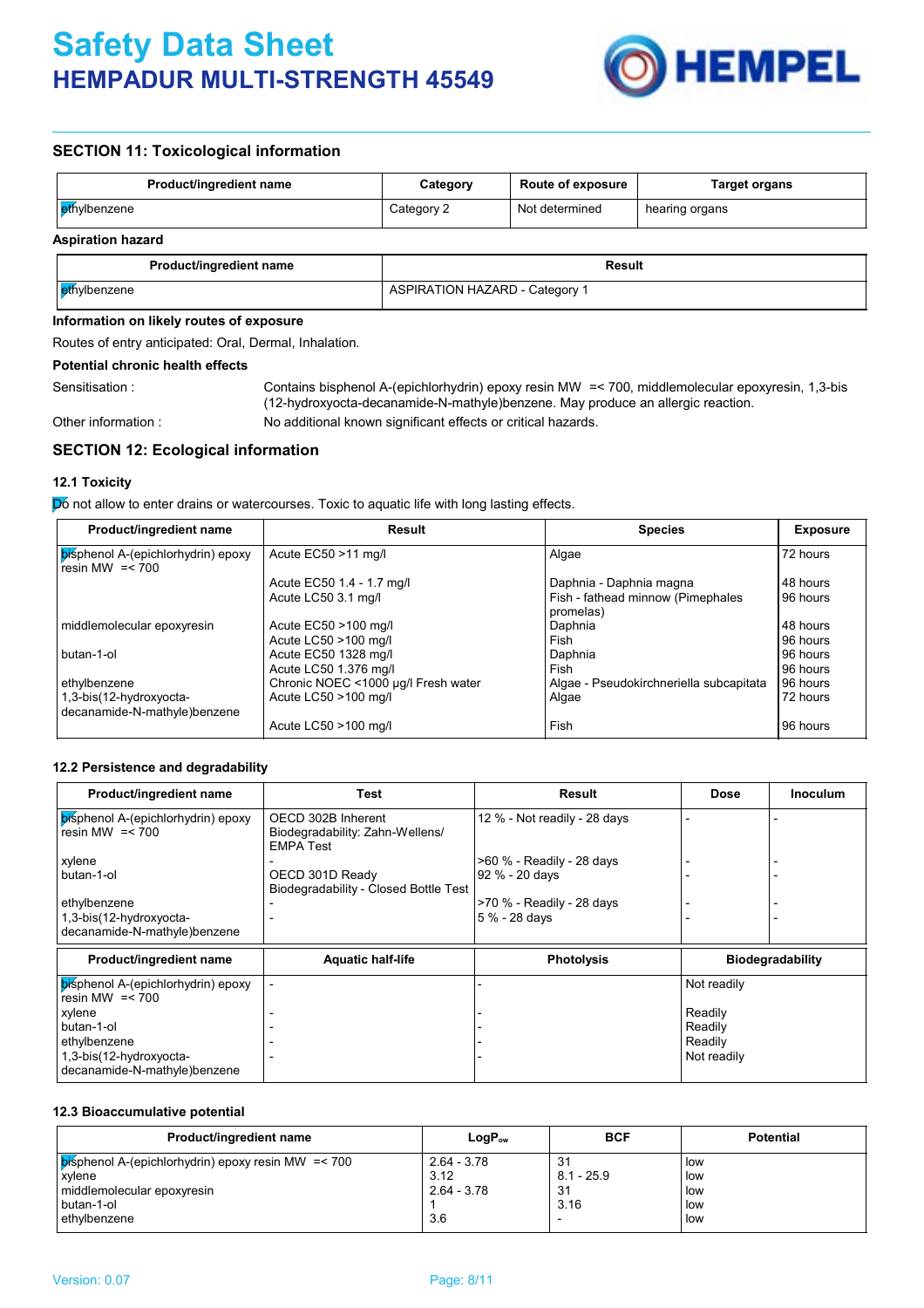

# **SECTION 12: Ecological information**

#### **12.4 Mobility in soil**

| Soil/water partition coefficient<br>$(K_{OC})$ | No known data avaliable in our database. |
|------------------------------------------------|------------------------------------------|
| Mobility :                                     | No known data avaliable in our database. |

### **12.5 Results of PBT and vPvB assessment**

| PBT:  | Not applicable. |
|-------|-----------------|
| vPvB: | Not applicable. |

#### **12.6 Other adverse effects**

No known significant effects or critical hazards.

# **SECTION 13: Disposal considerations**

#### **13.1 Waste treatment methods**

The generation of waste should be avoided or minimised wherever possible. Residues of the product is listed as hazardous waste. Dispose of according to all state and local applicable regulations. Waste should not be disposed of untreated to the sewer unless fully compliant with the requirements of all authorities with jurisdiction. Spillage, remains, discarded clothes and similar should be discarded in a fireproof container.

European waste catalogue no. (EWC) is given below.

European waste catalogue (EWC) : 08 01 11\*

#### **Packaging**

The generation of waste should be avoided or minimised wherever possible. Waste packaging should be recycled. Incineration or landfill should only be considered when recycling is not feasible.

# **SECTION 14: Transport information**

Transport may take place according to national regulation or ADR for transport by road, RID for transport by train, IMDG for transport by sea, IATA for transport by air.

|                                | 14.1<br>UN no. | 14.2<br>Proper shipping name                                       | 14.3<br>Transport hazard class(es) | 14.4<br>$PG*$ | 14.5<br>Env* | <b>Additional information</b>                                                                                                                   |
|--------------------------------|----------------|--------------------------------------------------------------------|------------------------------------|---------------|--------------|-------------------------------------------------------------------------------------------------------------------------------------------------|
| <b>ADR/RID</b><br><b>Class</b> | UN1263         | <b>PAINT</b>                                                       | 3<br>$\bigstar$                    | Ш             | $X$ es.      | The environmentally<br>hazardous substance mark<br>is not required when<br>transported in sizes of ≤5 L<br>or $\leq 5$ kg.<br>Tunnel code (D/E) |
| <b>IMDG</b><br><b>Class</b>    | UN1263         | PAINT. (bisphenol A-<br>(epichlorhydrin) epoxy resin MW =<<br>700) | 3<br>$\bigstar$                    | III           | Yes.         | The marine pollutant<br>mark is not required<br>when transported in<br>sizes of ≤5 L or ≤5 kg.<br><b>Emergency schedules</b><br>$F-E. S-E$      |
| <b>IATA</b><br><b>Class</b>    | UN1263         | <b>PAINT</b>                                                       | 3                                  | III           | $X$ es.      | The environmentally<br>hazardous substance mark<br>may appear if required by<br>other transportation<br>regulations.                            |

PG\* : Packing group

Env.\* : Environmental hazards

#### **14.6 Special precautions for user**

**Transport within user's premises:** always transport in closed containers that are upright and secure. Ensure that persons transporting the product know what to do in the event of an accident or spillage.

#### **14.7 Transport in bulk according to Annex II of Marpol and the IBC Code**

Not applicable.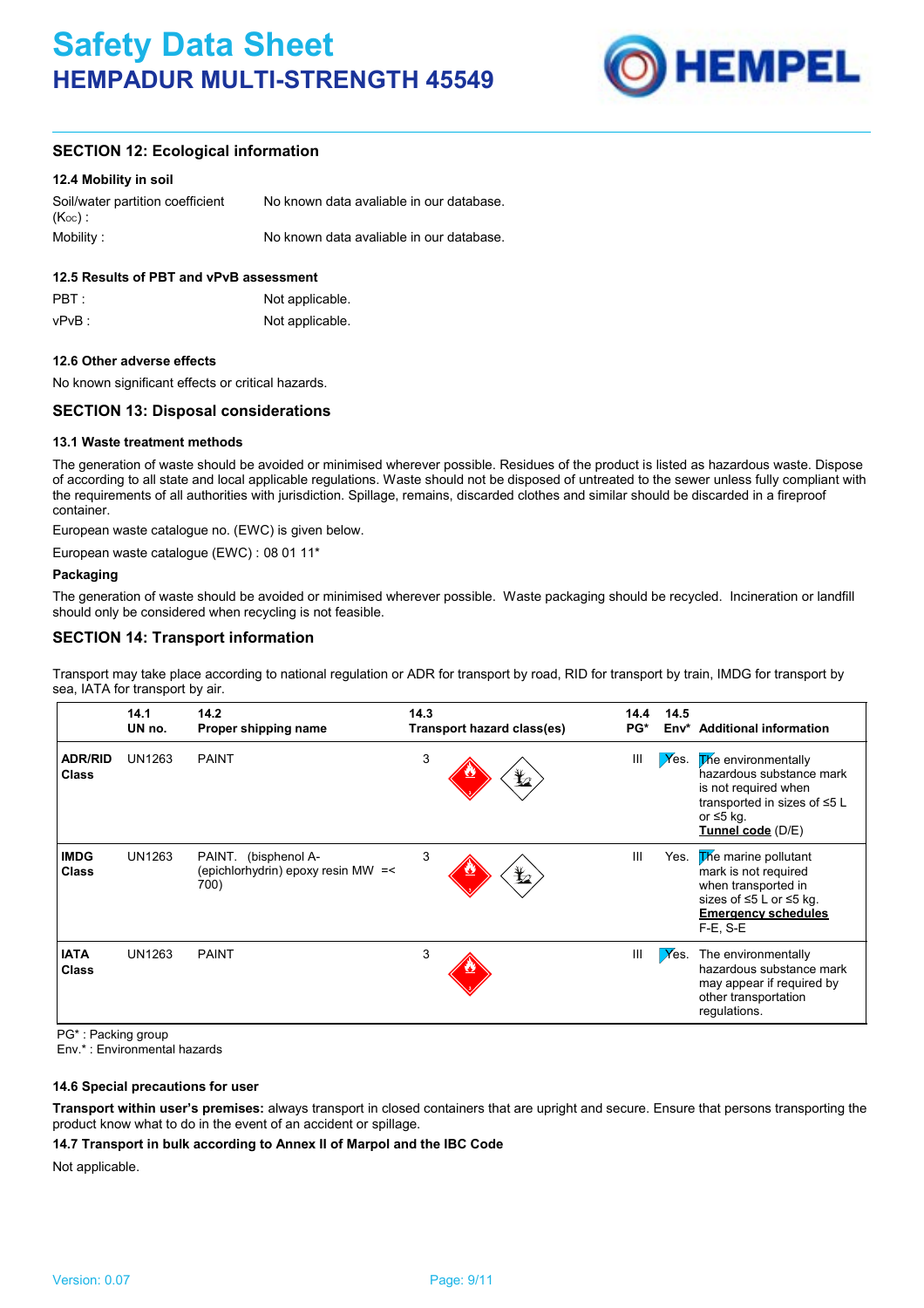

# **SECTION 15: Regulatory information**

#### **15.1 Safety, health and environmental regulations/legislation specific for the substance or mixture**

EU Regulation (EC) No. 1907/2006 (REACH) Annex XIV - List of substances subject to authorisation - Substances of very high concern **Annex XIV**

None of the components are listed.

### **Substances of very high concern**

None of the components are listed.

Not applicable. Annex XVII - Restrictions on the manufacture, placing on the market and use of certain dangerous substances, mixtures and articles

#### **Other EU regulations**

#### **Seveso category**

This product is controlled under the Seveso III Directive.

#### **Seveso category**

P<sub>5</sub>c: Flammable liquids 2 and 3 not falling under P5a or P5b

E2: Hazardous to the aquatic environment - Chronic 2

6: Flammable (R10)

#### **15.2 Chemical safety assessment**

This product contains substances for which Chemical Safety Assessments are still required.

### **SECTION 16: Other information**

| Abbreviations and acronyms:              | ATE = Acute Toxicity Estimate<br><b>RRN = REACH Registration Number</b><br>DNEL = Derived No Effect Level<br>PNEC = Predicted No Effect Concentration                                                                                                                                                                                       | CLP = Classification, Labelling and Packaging Regulation [Regulation (EC) No. 1272/2008]<br>EUH statement = CLP-specific Hazard statement                                                                                                                                                                                                                                                                                                                                                                                                                                                                                                                                                                                                                                                                                                                     |
|------------------------------------------|---------------------------------------------------------------------------------------------------------------------------------------------------------------------------------------------------------------------------------------------------------------------------------------------------------------------------------------------|---------------------------------------------------------------------------------------------------------------------------------------------------------------------------------------------------------------------------------------------------------------------------------------------------------------------------------------------------------------------------------------------------------------------------------------------------------------------------------------------------------------------------------------------------------------------------------------------------------------------------------------------------------------------------------------------------------------------------------------------------------------------------------------------------------------------------------------------------------------|
| Full text of abbreviated H statements :  | H225<br>H <sub>226</sub><br>H302<br>H304<br>H312<br>H315<br>H317<br>H318<br>H319<br>H332<br>H335<br>H336<br>H373<br>H411<br>H413                                                                                                                                                                                                            | Highly flammable liquid and vapour.<br>Flammable liquid and vapour.<br>Harmful if swallowed.<br>May be fatal if swallowed and enters airways.<br>Harmful in contact with skin.<br>Causes skin irritation.<br>May cause an allergic skin reaction.<br>Causes serious eye damage.<br>Causes serious eye irritation.<br>Harmful if inhaled.<br>May cause respiratory irritation.<br>May cause drowsiness or dizziness.<br>May cause damage to organs through prolonged or repeated exposure.<br>Toxic to aquatic life with long lasting effects.<br>May cause long lasting harmful effects to aquatic life.                                                                                                                                                                                                                                                      |
| Full text of classifications [CLP/GHS] : | Acute Tox. 4, H302<br>Acute Tox. 4, H312<br>Acute Tox. 4, H332<br>Aquatic Chronic 2,<br>H411<br>Aquatic Chronic 4,<br>H413<br>Asp. Tox. 1, H304<br>Eye Dam. 1, H318<br>Eye Irrit. 2, H319<br>Flam. Liq. 2, H225<br>Flam. Liq. 3, H226<br>Skin Irrit. 2, H315<br>Skin Sens. 1, H317<br>STOT RE 2, H373<br>STOT SE 3, H335<br>STOT SE 3, H336 | <b>ACUTE TOXICITY (oral) - Category 4</b><br>ACUTE TOXICITY (dermal) - Category 4<br><b>ACUTE TOXICITY (inhalation) - Category 4</b><br>LONG-TERM (CHRONIC) AQUATIC HAZARD - Category 2<br>LONG-TERM (CHRONIC) AQUATIC HAZARD - Category 4<br><b>ASPIRATION HAZARD - Category 1</b><br>SERIOUS EYE DAMAGE/EYE IRRITATION - Category 1<br>SERIOUS EYE DAMAGE/EYE IRRITATION - Category 2<br>FLAMMABLE LIQUIDS - Category 2<br>FLAMMABLE LIQUIDS - Category 3<br>SKIN CORROSION/IRRITATION - Category 2<br>SKIN SENSITISATION - Category 1<br>Skin Sens. 1B, H317 SKIN SENSITISATION - Category 1B<br>SPECIFIC TARGET ORGAN TOXICITY - REPEATED EXPOSURE - Category 2<br>SPECIFIC TARGET ORGAN TOXICITY - SINGLE EXPOSURE (Respiratory tract<br>irritation) - Category 3<br>SPECIFIC TARGET ORGAN TOXICITY - SINGLE EXPOSURE (Narcotic effects) -<br>Category 3 |

**Procedure used to derive the classification according to Regulation (EC) No. 1272/2008 [CLP/GHS]**